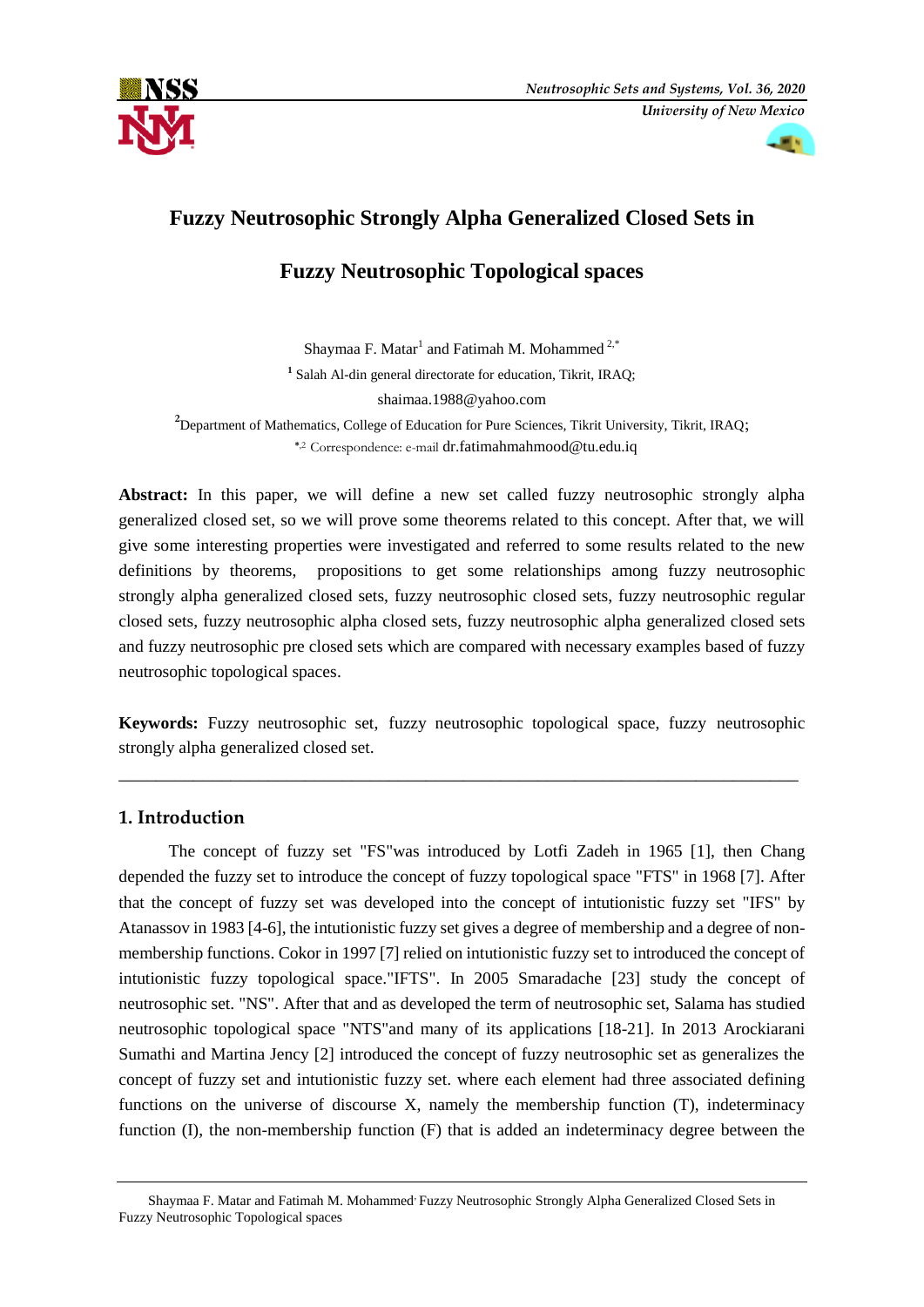degree of membership and the degree of non- membership. In 2012 Salama and Alblowi defined fuzzy neutrosophic topological space [18].

 In the present work, we will generalized the concept of strongly alpha generalized closed set in fuzzy neutrosophic topological spaces which was studied by Santhi and Sakthivel in 2011 [22] via intuitinistic topological spaces and generalizing our works in 2018 [ 9,10 ], the new set will called fuzzy neutrosophic strongly alpha generalized closed set in fuzzy neutrosophic topological spaces.

 Finally, there are many application of neutrosophic sets in many fields so we can enhance our work, we will try in the future to applied this work in different fields such as many authors applications see [11] and [13-17].

#### **2. Preliminaries:**

In this section, we will define some basic definitions and some operations which are useful in our present study.

**Definition 2.1 [18]:** Let X be a non-empty fixed set. The fuzzy neutrosophic set (FNS, for short),  $\eta_N$ is an object having the form  $\eta_N = \{ \langle x, \mu_{nN}(x), \sigma_{nN}(x), \nu_{nN}(x) \rangle : x \in X \}$  where the functions  $\mu_{nN}$ ,  $\sigma_{\eta N}$ ,  $\nu_{\eta N}: X \to [0, 1]$  denote the degree of membership function (namely  $\mu_{\eta N}$  (x)), the degree of indeterminacy function (namely  $\sigma_{\eta N}$  (x )) and the degree of non-membership (namely  $\nu_{\eta N}$  (x)) respectively of each element  $x \in X$  to the set  $\eta_N$  and  $0 \leq \mu_{nN}(x) + \sigma_{nN}(x) + \nu_{nN}(x) \leq 3$ , for each  $x \in X$ .

**Remark 2.2 [18]:** FNS  $\eta_N = \{ \langle x, \mu_{nN}(x), \sigma_{nN}(x), \nu_{nN}(x) \rangle : x \in X \}$  can be identified to an ordered triple  $\langle x, \mu_{\eta N}, \sigma_{\eta N}, \nu_{\eta N} \rangle$  in [0, 1] on X.

**Definition 2.3** [18]: Let X be a non-empty set and the FNSs  $\eta_N$  and  $\gamma_N$  be in the form:

 $\eta_N = \{ \langle x, \mu_{nN}, \sigma_{nN}, \nu_{nN} \rangle : x \in X \}$  and  $\gamma_N = \{ \langle x, \mu_{N}, \sigma_{N}, \nu_{N} \rangle : x \in X \}$  on X then:

- **i.**  $\eta_N \subseteq \gamma_N$  iff  $\mu_{\eta N} \leq \mu_{\gamma N}$ ,  $\sigma_{\eta N} \leq \sigma_{\gamma N}$  and  $\nu_{\eta N} \geq \nu_{\gamma N}$ .
- ii.  $\eta_N = \gamma_N$  iff  $\eta_N \subseteq \gamma_N$  and  $\gamma_N \subseteq \eta_N$ ,
- iii.  $1_{N^-} \eta_N = \{ \langle x, v_{\eta N}, 1 \sigma_{\eta N}, \mu_{\eta N} \rangle : x \in X \},$
- iv.  $\eta_N \cup \gamma_N = \{ \langle x, \text{Max}(\mu_{\eta N}, \mu_{\gamma N}), \text{Max}(\sigma_{\eta N}, \sigma_{\gamma N}, \text{Min}(\nu_{\eta N}, \nu_{\gamma N})) \rangle : x \in X \},$
- **v.**  $\eta_N \cap \gamma_N = \{ \langle x, \text{Min}(\mu_{\eta N}, \mu_{\gamma N}), \text{Min}(\sigma_{\eta N}, \sigma_{\gamma N}), \text{Max}(\nu_{\eta N}, \nu_{\gamma N}) \rangle : x \in X \},$
- **vi.**  $0_N = \langle x, 0, 0, 1 \rangle$  and  $1_N = \langle x, 1, 1, 0 \rangle$ .

**Definition 2.4 [18]:** "Fuzzy neutrosophic topology (FNT, for short) on a non-empty set X is a family  $\tau_N$  of fuzzy neutrosophic subsets in X satisfying the following axioms.

- **i.**  $0_N \cdot 1_N \in \tau_N$
- **ii.**  $\eta_{N1} \cap \eta_{N2} \in \tau_N$  for any  $\eta_{N1}$ ,  $\eta_{N2} \in \tau_N$ ,
- **iii.**  $\cup \eta_{\text{Ni}} \in \tau_{\text{N}}, \forall \{\eta_{\text{Ni}}: i \in J\} \subseteq \tau_{\text{N}}.$ "

In this case the pair  $(X, \tau_N)$  is called fuzzy neutrosophic topological space (FNTS, for short). The elements of  $\tau_N$  are called fuzzy neutrosophic open set (FNOS, for short). The complement of FNOS in the FNTS  $(X, \tau_N)$  is called fuzzy neutrosophic closed set (FNCS, for short).

Shaymaa F. Matar and Fatimah M. Mohammed Fuzzy Neutrosophic Strongly Alpha Generalized Closed Sets in Fuzzy Neutrosophic Topological spaces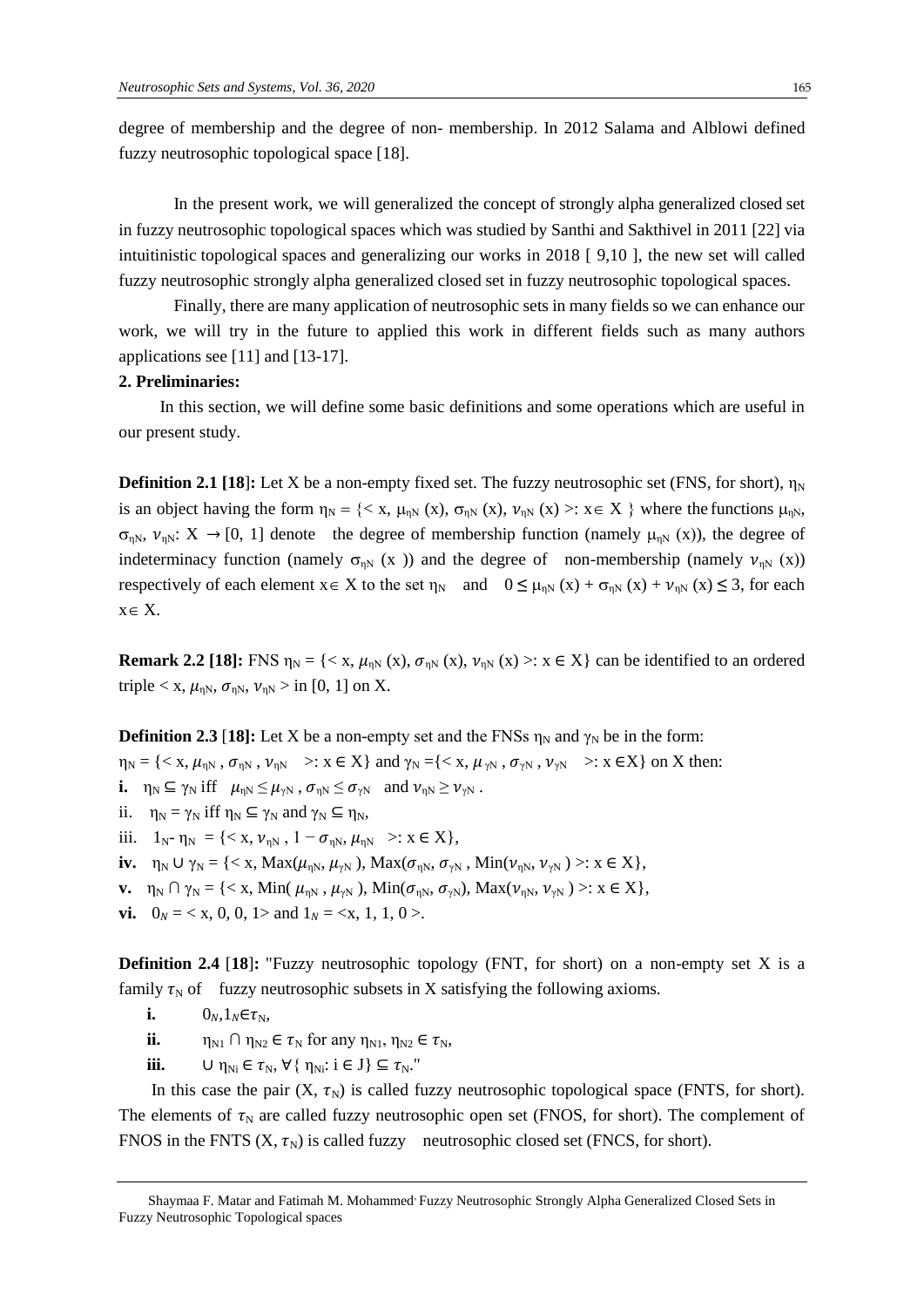**Definition 2.5 [18]:** Let  $(X, \tau_N)$  be FNTS and  $\eta_N = \langle X, \mu_N, \sigma_N, \nu_N \rangle$  be FNS in X. Then the fuzzy neutrosophic closure of  $\eta_N$  (FNCL, for short) and fuzzy neutrosophic interior of  $\eta_N$ (FNIn, for short) are defined by:

 $FNCL(\eta_N) = \bigcap \{C_N : C_N \text{ is FNCS in } X \text{ and } \eta_N \subseteq C_N \},$ 

FNIn  $(\eta_N) = \bigcup \{O_N : O_N \text{ is FNOS in } X \text{ and } O_N \subseteq \eta_N \}.$ 

We know, FNCL( $\eta_N$ ) is FNCS and FNIn ( $\eta_N$ ) is FNOS in X. Further,

**i.**  $\eta_N$  is FNCS in X iff FNCL  $(\eta_N) = \eta_N$ ,

**ii.**  $\eta_N$  is FNOS in X iff FNIn  $(\eta_N) = \eta_N$ .

**Proposition 2.6 [25]:** Let  $(X, \tau_N)$  is FNTS and  $\eta_N$ ,  $\gamma_N$  are FNSs in X. Then the following properties hold:

**i.** FNIn  $(\eta_N) \subseteq \eta_N$  and  $\eta_N \subseteq \text{FNCL}(\eta_N)$ ,

**ii.**  $\eta_N \subseteq \gamma_N \implies \text{FNIn } (\eta_N) \subseteq \text{FNIn } (\gamma_N)$  and  $\eta_N \subseteq \gamma_N \implies \text{FNCL}(\eta_N) \subseteq \text{FNCL}(\gamma_N)$ ,

**iii.** FNIn (FNIn  $(\eta_N)$ ) = FNIn  $(\eta_N)$  and FNCL(FNCL( $\eta_N$ )) = FNCL( $\eta_N$ ),

- **iv.** FNIn  $(\eta_N \cap \gamma_N)$  = FNIn  $(\eta_N) \cap$  FNIn  $(\gamma_N)$  and FNCL( $\eta_N \cup \gamma_N$ ) = FNCL( $(\eta_N)$ , UFNCL( $(\gamma_N)$ ,
- **v. FNIn**  $(1_N) = 1_N$  and **FNCL** $(1_N) = 1_N$ ,
- **vi.** FNIn  $(0_N) = 0_N$  and FNCL $(0_N) = 0_N$ .

**Definition 2.7 [9]:** FNS  $\eta_N$  in FNTS  $(X, \tau_N)$  is called:

i. Fuzzy neutrosophic regular closed set (FNRCS, for short) if  $\eta_N = FNCL(FNIn (\eta_N))$ .

- ii. Fuzzy neutrosophic pre closed set (FNPCS, for short) if FNCL(FNIn  $(\eta_N)$ )  $\subseteq \eta_N$ .
- iii. Fuzzy neutrosophic  $\alpha$  closed set (FN $\alpha$ CS, for short) if FNCL(FNIn(FNCL( $\eta_N$ )))  $\subseteq \eta_N$ .

**Definition 2.8** [10]: Let  $(X, \tau_N)$  be FNTS and  $\eta_N = \langle X, \mu_{N} \rangle$ ,  $\sigma_{N}$ ,  $\nu_{N}$  > be FNS in X. Then the fuzzy neutrosophic alpha closure of  $\eta_N$  (FNαCL, for short) and fuzzy neutrosophic alpha interior of  $\eta_N$ (FNαIn,

for short) are defined by:

 $FN\alpha CL(\eta_N) = \bigcap \{C_N : C_N \text{ is } FN\alpha CS \text{ in } X \text{ and } \eta_N \subseteq C_N \},$ 

FNαIn  $(\eta_N) = \cup \{O_N : O_N \text{ is FNoOS in } X \text{ and } O_N \subseteq \eta_N \}.$ 

We know, FNαCL( $\eta_N$ ) is FNαCLS and FNαIn ( $\eta_N$ ) is FNαOS in X. Further,

**i.**  $\eta_N$  is FNαCS in X iff FNαCL( $\eta_N$ ) =  $\eta_N$ ,

**ii.**  $\eta_N$  is FNαOS in X iff FNαIn ( $\eta_N$ ) =  $\eta_N$ .

**Definition 2.9 [9,10]:** Fuzzy neutrosophic sub set  $\eta_N$  of FNTS (X,  $\tau_N$ ) is called:

- **i.** fuzzy neutrosophic generalized closed set (FNGCS, for short) if  $FNCL(\eta_N) \subseteq U_N$ wherever,  $\eta_N \subseteq U_N$  and  $U_N$  is FNOS in X. And  $\eta_N$  is said to be fuzzy neutrosophic generalized open set (FNGOS, for short) if the complement  $1_{N^-}$   $\eta_N$  is FNGCS set in  $(X, \tau_N)$ .
- **ii.** fuzzy neutrosophic alpha generalized closed set (FNαGCS, for short) if  $FN\alpha CL(\eta_N) \subseteq$  $U_N$  wherever,  $\eta_N \subseteq U_N$  and  $U_N$  is FNOS in X. And  $\eta_N$  is said to be fuzzy neutrosophic

Shaymaa F. Matar and Fatimah M. Mohammed Fuzzy Neutrosophic Strongly Alpha Generalized Closed Sets in Fuzzy Neutrosophic Topological spaces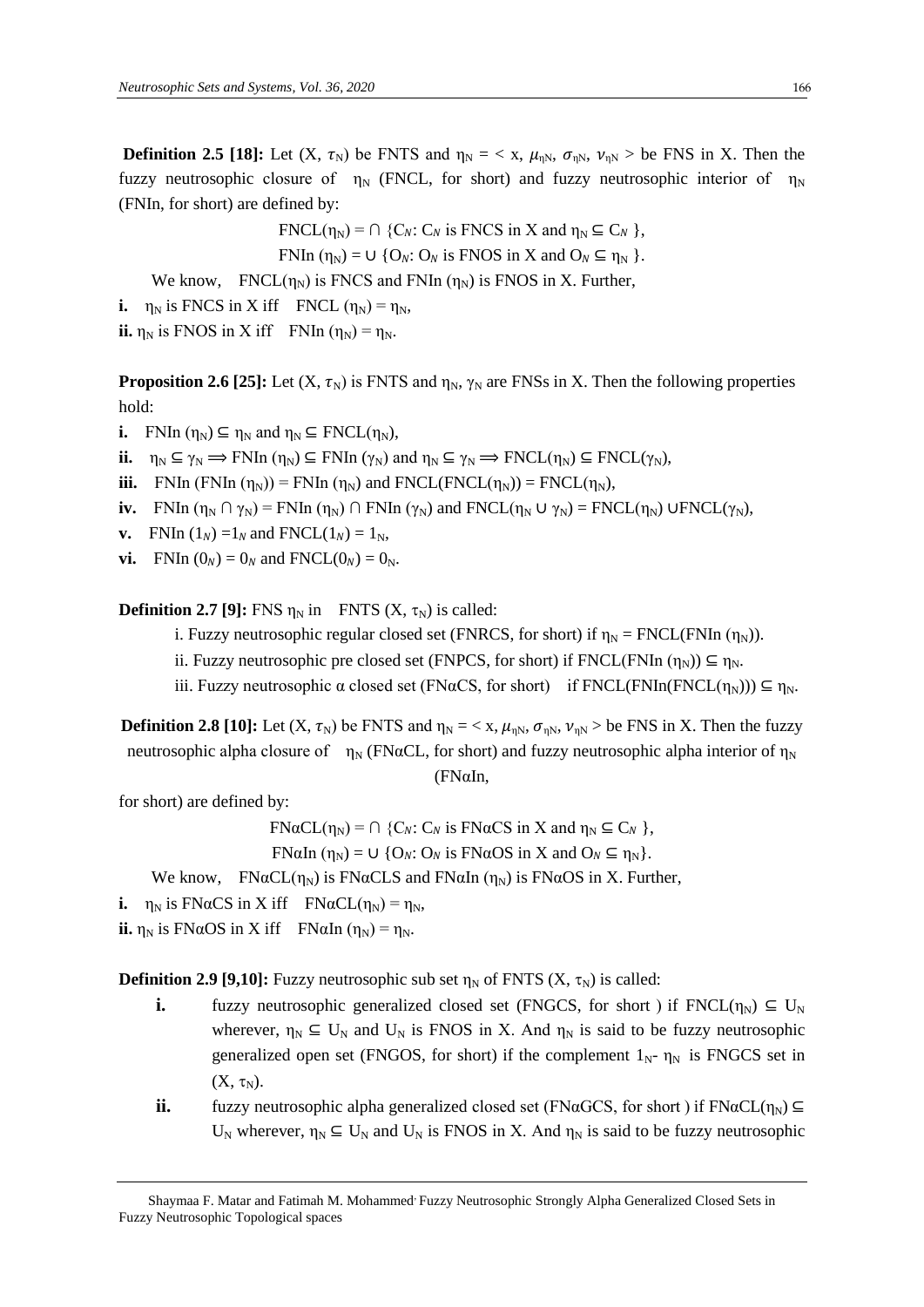alpha generalized open set (FNαGOS, for short) if the complement  $1_{N}$ -  $\eta_N$  is FNαGCS set in  $(X, \tau_N)$ .

## **3. Fuzzy Neutrosophic Strongly Alpha Generalized Closed Sets in Fuzzy Neutrosophic Topological Spaces.**

 Now, we will introduce the concept of fuzzy neutrosophic strongly alpha generalized closed set in fuzzy neutrosophic topological spaces.

**Definition 3.1:** Fuzzy neutrosophic subset  $\eta_N$  of FNTS  $(X, \tau_N)$  is called fuzzy neutrosophic strongly alpha generalized closed set (FNSαGCS, for short) if FNαCL ( $\eta_N$ )  $\subseteq U_N$  wherever,  $\eta_N \subseteq U_N$  and  $U_N$  is FNGOS in X.

**Example 3.2:** Let  $X = \{a, b\}$  define FNS  $\eta_N$  in X as follows:

 $\eta_N = \langle x, (0.2_{(a)}, 0.3_{(b)}), (0.5_{(a)}, 0.5_{(b)}), (0.8_{(a)}, 0.7_{(b)}) \rangle$ , where the family  $\tau_N = \{0_N, 1_N, \eta_N\}$ . If we take,  $\psi_N = \langle x, (0.8_{(a)}, 0.7_{(b)}), (0.5_{(a)}, 0.5_{(b)}), (0.1_{(a)}, 0_{(b)}) \rangle$ . And,  $U_N = 1_N$  where  $U_N$  is FNGOS such that,  $\psi_N \subseteq U_N$ . Then, FN $\alpha CL(\psi_N) = 1_N$ . So, FN $\alpha CL(\psi_N) \subseteq$  $U_{N}$ .

Hence,  $\psi_N$  is FNS $\alpha$ GCS.

**Theorem 3.3:** For any FNSs, the following statements are true in general:

i. Every FNOS is FNGOS. ii. Every FNCS is FNαCS. iii. Every FNCS is FNSαGCS. iv. Every FNRCS is FNSαGCS. v. Every FNαCS is FNSαGCS. vi. Every FNαGCS is FNSαGCS. **vii.** Every FNRCS is FNCS. **viii.** Every FNαCS is FNαGCS.

#### **Proof:**.

i. Let  $\eta_N = \langle x, \mu_{nN}, \sigma_{nN}, \nu_{nN} \rangle$  be FNOS in the FNTS  $(X, \tau_N)$ . Then **by Definition 2.5 ii** we get, FNIn  $(\eta_N) = \eta_N$ . Now, let  $U_N$  is FNCS such that,  $U_N \subseteq \eta_N$ . Therefore, FNIn  $(\eta_N) = \eta_N \supseteq U_N$ . Hence,  $\eta_N$  is FNGOS in  $(X, \tau_N)$ .

ii. Let  $\eta_N = \langle x, \mu_{nN}, \sigma_{nN}, \nu_{nN} \rangle$  be FNCLS in the FNTS  $(X, \tau_N)$ . Then by **Definition 2.5 (i)** we get,  $FNCL(\eta_N) = \eta_N$ ......(1). And **by Proposition 2.6 i** we get, FNIn  $(\eta_N) \subseteq \eta_N$ .

Shaymaa F. Matar and Fatimah M. Mohammed' Fuzzy Neutrosophic Strongly Alpha Generalized Closed Sets in Fuzzy Neutrosophic Topological spaces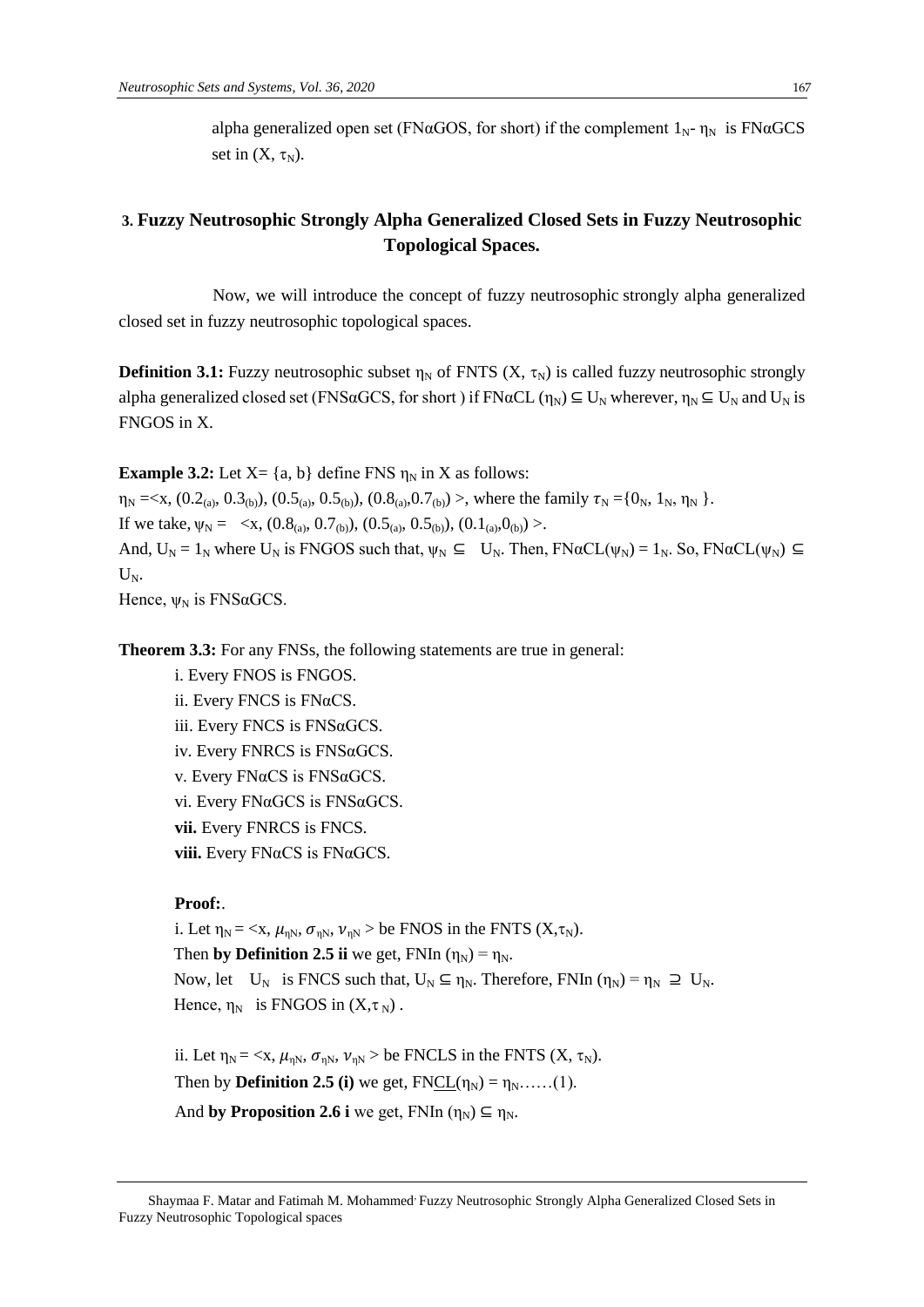```
So we get, FNIn (FNCL(\eta_N)) \subseteq \eta_NThis implies FNCL(FNIn (FNCL(\eta_N))) \subseteq FNCL(\eta_N).
 So by (1) we get, FNCL(FNIn (FNCL(\eta_N))) \subseteq \eta_N.
 Hence, \eta_N is FN\alphaCS in (X, \tau_N).
 iii. Let \eta_N = \langle x, \mu_{nN}, \sigma_{nN}, \nu_{nN} \rangle be FNCS in FNTS (X, \tau_N).
 Then by Definition 2.5 (i) we get, FNCL(\eta_N) = \eta_N. Now, let U_N be FNGOS such that, \eta_N\subseteq U<sub>N</sub>.
 Since, FN\alpha CL(\eta_N) \subseteq FNCL(\eta_N) by Definition 2.5 and Definition 2.8.
 So we get, FN\alpha CL(\eta_N) \subseteq FNCL(\eta_N) = \eta_N \subseteq U_N.
 Hence, \eta_N is FNSaGCS in (X, \tau_N).
 iv. Let \eta_N = \langle x, \mu_{nN}, \sigma_{nN}, \nu_{nN} \rangle be FNRCS in the FNTS (X, \tau_N).
      Then, FNCL(FNIn (\eta_N)) = \eta_N…….(1).
      This implies, FNCL(FNIn (\eta_N)) = FNCL(\eta_N).......(2).
 Now, let U_N be FNGOS such that, \eta_N \subseteq U_N.
 From (1) and (2) we get, \text{FNCL}(\eta_N) = \eta_N.
                That \eta_N is FNCS in X.
                So by iii we get, FN\alpha CL(\eta_N) \subseteq FNCL(\eta_N) = \eta_N \subseteq U_N.
                Hence, \eta_N is FNSαGCS in (X, \tau_N).
v. Let \eta_N = \langle x, \mu_{nN}, \sigma_{nN}, \nu_{nN} \rangle be FNaCLOS in the FNTS (X, \tau_N).
      Then by Definition 2.8 i we get, FN\alpha CL (\eta_N) = \eta_N.
      Now, let U_N be FNGOS such that, \eta_N \subseteq U_N. So, FNαCL (\eta_N) = \eta_N \subseteq U_N.
      Hence, \eta_N is FNSaGCS in (X, \tau_N).
vi. Let \eta_N = \langle x, \mu_{nN}, \sigma_{nN}, \nu_{nN} \rangle be FN\alphaGCS in the FNTS (X, \tau_N).
        Then, FNaCL (\eta_N) \subseteq U<sub>N</sub>, \eta_N \subseteq U<sub>N</sub> and U<sub>N</sub> be FNOS, so by i we get, FNOS be
 FNGOS in (X, \tau_N).
        Therefore, FNaCL (\eta_N) \subseteq U_N \eta_N \subseteq U_N and U_N be FNGOS. Hence, \eta_N is FNSaGCS
 in (X, \tau_N).
 vii. Let \eta_N = \langle x, \mu_{nN}, \sigma_{nN}, \nu_{nN} \rangle be FNaCS in the FNTS (X, \tau_N). Then, FNaCL (\eta_N) = \eta_N.
        Now, let U_N be FNOS such that, \eta_N \subseteq U_N, so, FN\alphaCL (\eta_N) = \eta_N \subseteq U_N.
```

```
Hence, \eta_N is FN\alphaGCS in (X, \tau_N).
```
**Remark 3.4:** The convers of **Theorem 3.3** is not true and this can be clarified in the following examples.

**Example 3.5:**

Shaymaa F. Matar and Fatimah M. Mohammed Fuzzy Neutrosophic Strongly Alpha Generalized Closed Sets in Fuzzy Neutrosophic Topological spaces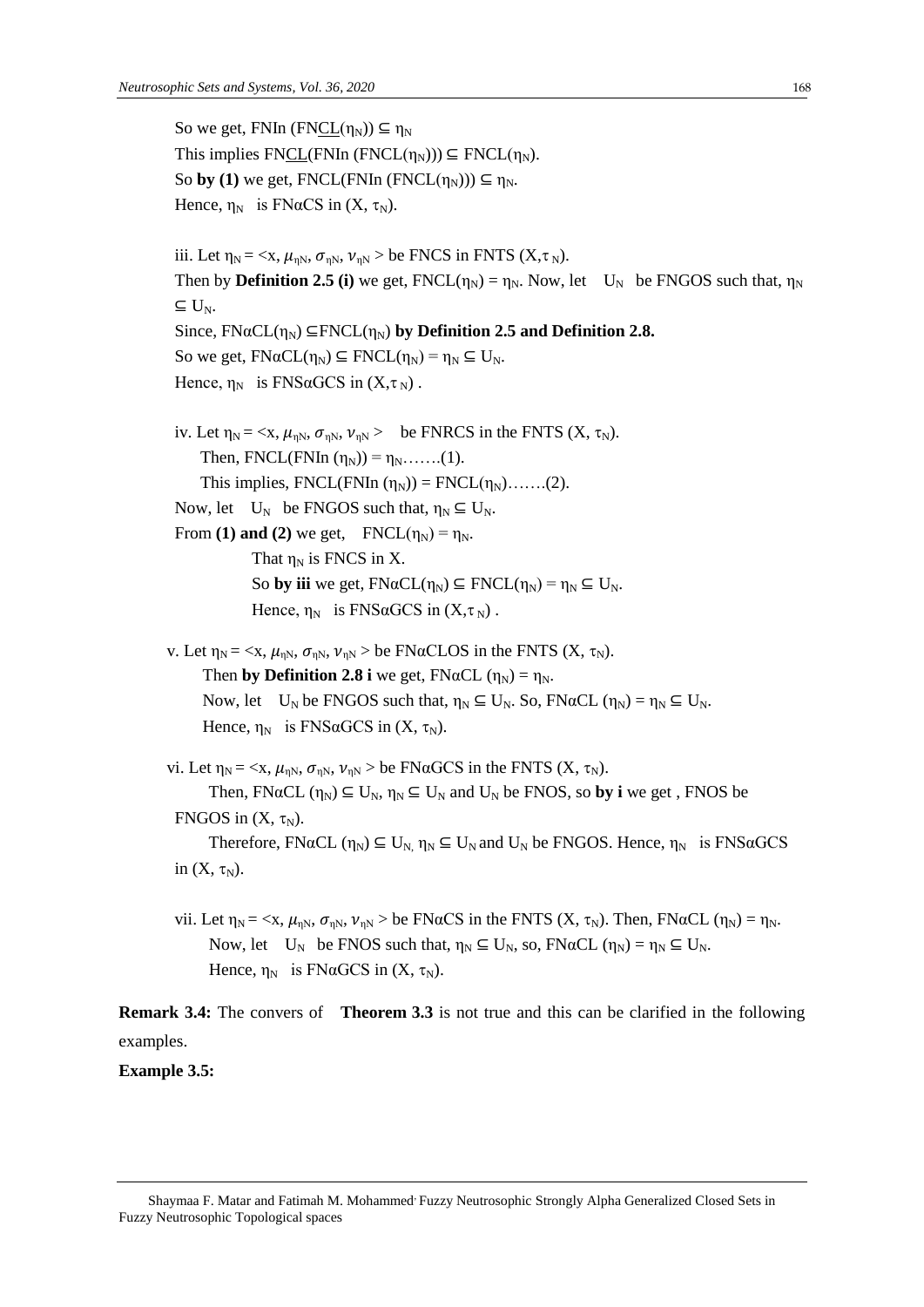- **i.** Let  $X = \{a, b\}$  define FNS  $\eta_N$  in X as follows:  $\eta_N = \langle X, (0.5_{(a)}, 0.7_{(b)}), (0.5_{(a)}, 0.5_{(b)}), (0.5_{(a)}, 0.2_{(b)}) \rangle.$ The family  $\tau_N = \{0_N, 1_N, \eta_N\}$  be FNT. If we take,  $\psi_N = \langle x, (0.1_{(a)}, 0.6_{(b)})$ ,  $(0.5_{(a)}, 0.5_{(b)})$ ,  $(0.9_{(a)}, 0.3_{(b)})$ . And let,  $U_N = 0_N$ , where  $U_N$  be FNCS such that,  $U_N \subseteq \Psi_N$ . Then, FNIn ( $\psi_N$ ) = <x, ( $0_{(a)}$ ,  $0_{(b)}$ ), ( $0_{(a)}$ ,  $0_{(b)}$ ), ( $1_{(a)}$ ,  $1_{(b)}$ ) >  $\subseteq$  <x, ( $0.1_{(a)}$ ,  $0.6_{(b)}$ ), ( $0.5_{(a)}$ ,  $(0.5_{(b)}), (0.9_{(a)}, 0.3_{(b)})$  > such that,  $(0_{(a)}, 0_{(b)}) \leq (0.1_{(a)}, 0.6_{(b)}), (0_{(a)}, 0_{(b)}) \leq (0.5_{(a)}, 0.5_{(b)})$ and  $(1_{(a)},1_{(b)}) \ge (0.9_{(a)},0.3_{(b)}) = 0_N$ . So, FNIn  $(\psi_N) \supseteq U_N$ . Hence,  $\psi_N$  is FNGOS but, not FNOS. Since  $\psi_N \notin \tau_{N.}$
- **ii.** Let  $X = \{a\}$  define the FNSs  $\eta_N$  and  $\gamma_N$  in X as follows:  $\eta_N = \langle x, (0.5_{(a)}), (0.4_{(a)}), (0.7_{(a)}) \rangle, \quad \gamma_N = \langle x, (0.4_{(a)}), (0.1_{(a)}), (0.8_{(a)}) \rangle.$ The family  $\tau_N = \{0_N, 1_N, \eta_N, \gamma_N \}$  be FNT. If we take,  $\psi_N = \langle x, (0.8_{(a)}), (0.6_{(a)}), (0.5_{(a)}) \rangle$ . Then,  $FNCL(\psi_N) = \langle x, (0.8_{(a)}), (0.9_{(a)}), (0.4_{(a)}) \rangle$ . And,  $FNIn (FNCL(\psi_N)) = \langle x, (0.5_{(a)}),$  $(0.4<sub>(a)</sub>), (0.7<sub>(a)</sub>) >$ . So, FNCL(FNIn (FNCL( $\psi_N$ ))) = <x, (0.7<sub>(a)</sub>), (0.6<sub>(a)</sub>), (0.5<sub>(a)</sub>) >. Therefore,  $\langle x, (0.7_{(a)}), (0.6_{(a)}), (0.5_{(a)}) \rangle \subseteq \Psi_N$ . Hence,  $\psi_N$  is FN $\alpha$ CS but not FNCS. Since  $\psi_N \notin 1_{N}$ - $\tau_N$ .
- **iii.** Take **Example 3.2.** Then,  $\psi_N$  is FNS $\alpha$ GCS but, not FNCS. Since,  $\psi_N \notin 1_{N^-} \tau_N$ .
- **iv.** Take **Example 3.2**. Then  $\psi_N$  is FNS $\alpha$ GCS but, not FNRCS. Since, FNIn ( $\psi_N$ ) = <x, (0.2<sub>(a)</sub>, 0.3<sub>(b)</sub>), (0.5<sub>(a)</sub>, 0.5<sub>(b)</sub>), (0.8<sub>(a)</sub>,0.7<sub>(b)</sub>) > and  $\text{FNCL}(\text{FNIn }(\psi_N)) = \langle x, (0.8_{(a)}, 0.7_{(b)}), (0.5_{(a)}, 0.5_{(b)}), (0.2_{(a)}, 0.3_{(b)}) \rangle \neq \psi_N$ .
- **v.** Let  $X = \{a, b\}$  define the FNSs  $\eta_N$  and  $\gamma_N$  in X as follows:  $\eta_{\rm N} = \langle X, (0.4_{\text{(a)}}, 0.2_{\text{(b)}}), (0.5_{\text{(a)}}, 0.5_{\text{(b)}}), (0.6_{\text{(a)}}, 0.7_{\text{(b)}}) \rangle$  $\gamma_{\rm N} = \langle x, (0.8_{\text{(a)}}, 0.8_{\text{(b)}}), (0.5_{\text{(a)}}, 0.5_{\text{(b)}}), (0.2_{\text{(a)}}, 0.2_{\text{(b)}}) \rangle.$ The family  $\tau_N = \{0_N, 1_N, \eta_N, \gamma_N \}$  be FNT. Now if,  $\psi_N = \langle x, (0.6_{(a)}, 0.7_{(b)}), (0.5_{(a)}, 0.5_{(b)}), (0.4_{(a)}, 0.3_{(b)}) \rangle$ . By **Theorem 3.3 i**. If  $U_N$  is FNOS then is FNGOS. So,  $U_N = \gamma_N$  where,  $U_N$  be FNGOS such that,  $\psi_N \subseteq U_N$ . By **Theorem 3.3 ii**. Every FNCS is FN $\alpha$ CS.

Shaymaa F. Matar and Fatimah M. Mohammed Fuzzy Neutrosophic Strongly Alpha Generalized Closed Sets in Fuzzy Neutrosophic Topological spaces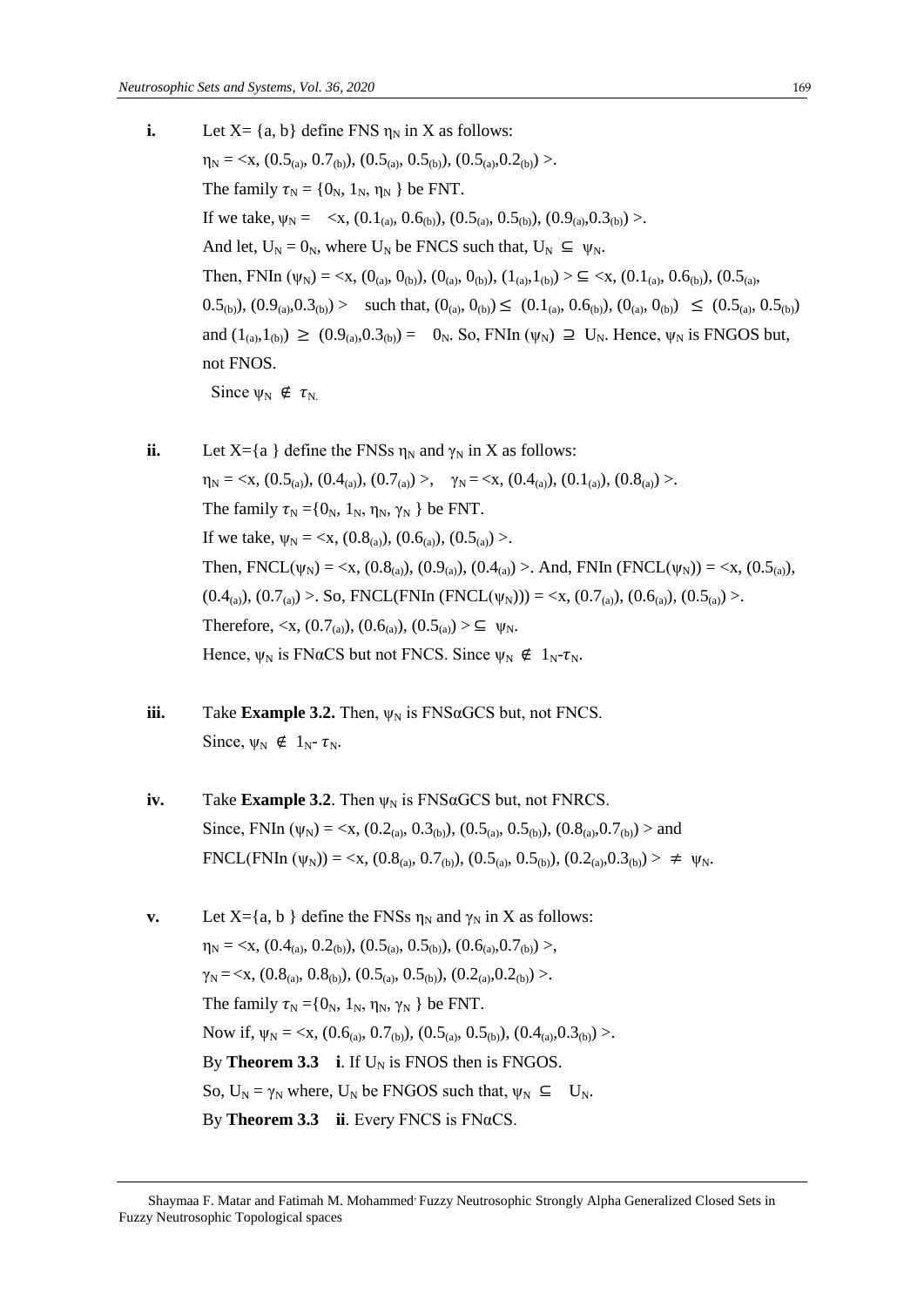Then,  $FN\alpha CL(\psi_N) = 1_N - \eta_N$ . Therefore  $FN\alpha CL(\psi_N) \subseteq U_N$ . Hence,  $\psi_N$  is FNSaGCS but, not FNaCS. Since,  $FNCL(\psi_N) = 1_N - \eta_N$ ,  $FNIn (FNCL(\psi_N)) = \eta_N$  and  $FNCL(FNIn (FNCL(\psi_N))) = 1_N - \eta_N \nsubseteq \psi_N$ .

- **vi.** Let  $X = \{a\}$  define the FNSs  $\eta_N$  and  $\gamma_N$  in X as follows:  $\eta_N = \langle x, (0.5_{(a)}), (0.5_{(a)}), (0.5_{(a)}) \rangle, \quad \gamma_N = \langle x, (0.5_{(a)}), (0_{(a)}), (1_{(a)}) \rangle.$ The family  $\tau_N = \{0_N, 1_N, \eta_N, \gamma_N \}$  be FNT. Now if,  $\psi_N = \langle x, (0.6_{(a)}), (0.6_{(a)}), (0.6_{(a)}) \rangle$ . Let  $U_N = \langle x, (1_{(a)}), (1_{(a)}), (0.4_{(a)}) \rangle$  be FNGOS such that,  $\psi_N \subseteq U_N$ . Then,  $FN\alpha CL(\psi_N) = 1_N - \gamma_N$ . So  $FN\alpha CL(\psi_N) \subseteq U_N$ . Hence,  $\psi_N$  is FNS $\alpha$ GCS but, not FN $\alpha$ GCS. Since,  $U_N$  is FNGOS but not FNOS.
- **vii.** Let  $X = \{a\}$  define the FNSs  $\eta_N$  and  $\gamma_N$  in X as follows:  $\eta_N = \langle x, (0.5)_{\text{(a)}}), (0.5)_{\text{(a)}}), (0.7)_{\text{(a)}}\rangle, \quad \gamma_N = \langle x, (0.4)_{\text{(a)}}), (0)_{\text{(a)}}\rangle, (1)_{\text{(a)}}\rangle.$ The family  $\tau_N = \{0_N, 1_N, \eta_N, \gamma_N \}$  be FNT. Now if,  $\psi_N = \langle x, (1_{(a)}), (1_{(a)}), (0.4_{(a)}) \rangle$ . Then,  $\psi_N$  is FNCS. Since  $\psi_N \in 1_N$ -  $\tau_N$  but, not FNRCS. Since FNIn ( $\psi_N$ ) = <x, (0.5<sub>(a)</sub>), (0.5<sub>(a)</sub>), (0.7<sub>(a)</sub>) > and  $\text{FNCL}(\text{FNIn }(\psi_N)) = \langle x, (0.7_{\text{(a)}}), (0.5_{\text{(a)}}), (0.5_{\text{(a)}}) \rangle \neq \psi_N.$
- **viii.** Let  $X = \{a\}$  define the FNSs  $\eta_N$  and  $\gamma_N$  in X as follows:  $\eta_N = \langle x, (0.5_{(a)}), (0.5_{(a)}), (0.6_{(a)}) \rangle, \quad \gamma_N = \langle x, (0.5_{(a)}), (0_{(a)}), (1_{(a)}) \rangle.$ The family  $\tau_N = \{0_N, 1_N, \eta_N, \gamma_N \}$  be FNT. Now if,  $\psi_N = \langle x, (0.6_{(a)}) , (0.6_{(a)}) , (0.6_{(a)}) \rangle$ . Let,  $U_N = 1_N$  be FNOS such that,  $\psi_N \subseteq U_N$ . Then,  $\text{FNCL}(\psi_N) = \langle x, (1_{(a)}), (1_{(a)}), (0.5_{(a)}) \rangle$  and  $\text{FNCL}(\psi_N) \subseteq U_N$ . Hence,  $\psi_N$  is FNaGCS but, not FNaCS. Since, FNCL( $\psi_N$ ) = <x, (1<sub>(a)</sub>), (1<sub>(a)</sub>), (0.5<sub>(a)</sub>) >, FNIn (FNCL( $\psi_N$ )) = <x, (0.5<sub>(a)</sub>), (0.5<sub>(a)</sub>),  $(0.6<sub>(a)</sub>) >$  and  $FNCL(FNIn (FNCL(\psi_N))) = \langle x, (0.6_{(a)}), (0.5_{(a)}), (0.5_{(a)}) \rangle \nsubseteq \psi_N$ .

**Remark 3.6: i.** The relation between FNPCS and FNSαGCS is independent and this can be clarified in the next example.

Shaymaa F. Matar and Fatimah M. Mohammed Fuzzy Neutrosophic Strongly Alpha Generalized Closed Sets in Fuzzy Neutrosophic Topological spaces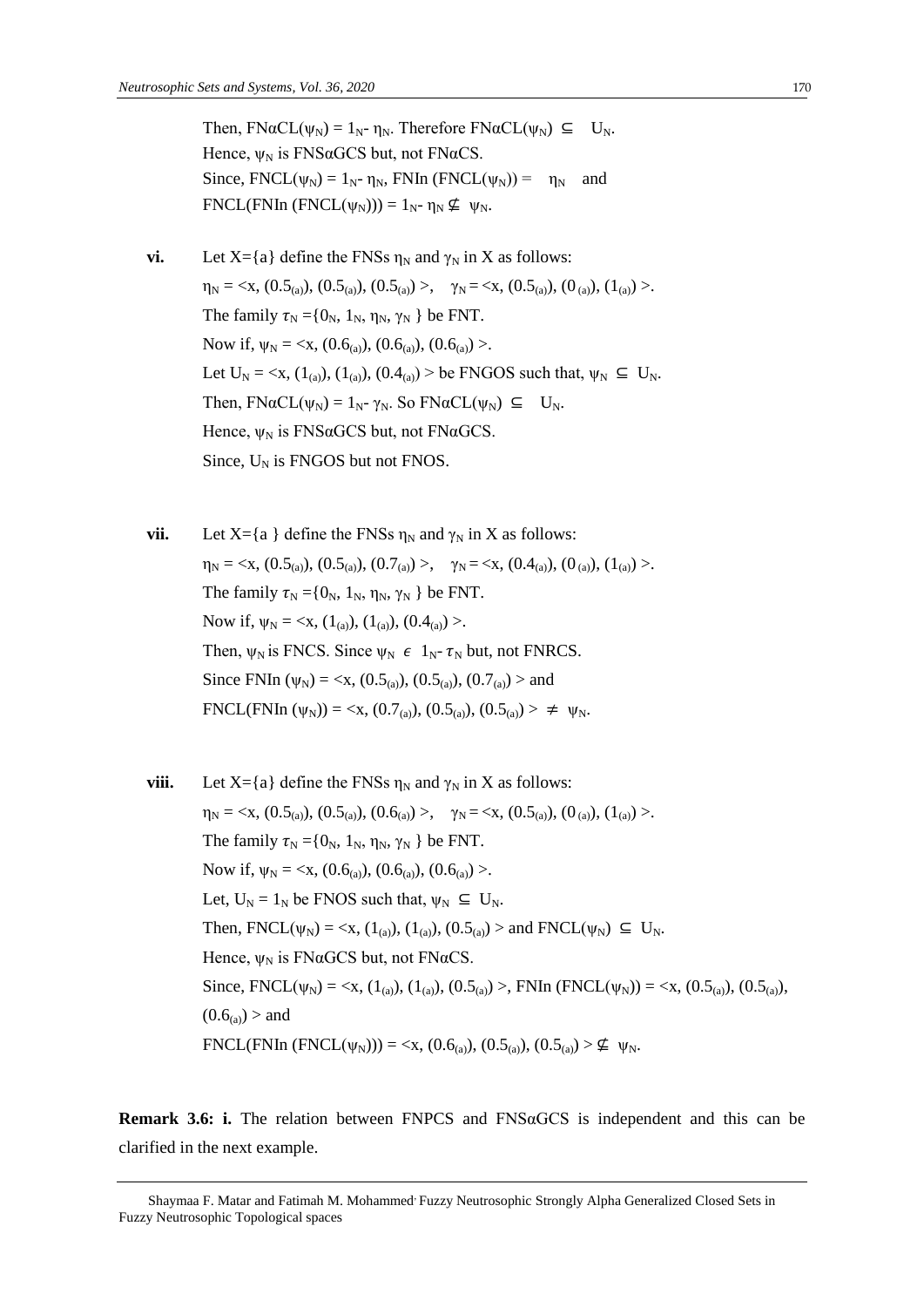ii. The intersection of two  $FNS\alpha GCS$  is not  $FNS\alpha GCS$  in general and we explained it in the next example.

#### **Example 3.7:**

**i.** (1) Let  $X = \{a, b\}$  define FNS  $\eta_N$  in X as follows:  $\eta_N = \langle x, (0.5_{(a)}, 0.5_{(b)}), (0.5_{(a)}, 0.5_{(b)}), (0.4_{(a)}, 0.5_{(b)}) \rangle$ . The family  $\tau_N = \{0_N, 1_N, \eta_N\}$  be FNT. Now if,  $\psi_N = \langle x, (0.5_{(a)}, 0.4_{(b)}), (0.5_{(a)}, 0.5_{(b)}), (0.6_{(a)}, 0.5_{(b)}) \rangle$ . Then, FNIn ( $\psi_N$ ) = 0<sub>N</sub> and FNCL(FNIn ( $\psi_N$ )) = 0<sub>N</sub>. So, FNCL(FNIn ( $\psi_N$ ))  $\subseteq \psi_N$ . Hence,  $\psi_N$  is FNPCS but, not FNS $\alpha$ GCS. Since Let,  $U_N = \eta_N$ , where  $U_N$  be FNGOS such that,  $\psi_N \subseteq U_N$ . Then,  $FN\alpha CL(\psi_N) = 1_N$ . So  $FN\alpha CL(\psi_N) \nsubseteq$  $U_N$ .

**(2)** Let  $X = \{a, b\}$  define the FNSs  $\eta_N$  and  $\gamma_N$  in X as follows:

 $\eta_{\rm N} = \langle X, (0.5_{(a)}, 0.2_{(b)}), (0.5_{(a)}, 0.5_{(b)}), (0.5_{(a)}, 0.7_{(b)}) \rangle$  $\gamma_{\rm N} = \langle X, (0.8_{(a)}, 0.8_{(b)}), (0.5_{(a)}, 0.5_{(b)}), (0.2_{(a)}, 0.2_{(b)}) \rangle$ . The family  $\tau_N = \{0_N, 1_N, \eta_N, \gamma_N \}$ be FNT. Now if,  $\psi_N = \langle x, (0.5_{(a)}, 0.7_{(b)}), (0.5_{(a)}, 0.5_{(b)}), (0.5_{(a)}, 0.3_{(b)}) \rangle$ . Let,  $U_N = \gamma_N$ , where  $U_N$  be FNGOS such that,  $\psi_N \subseteq U_N$ . Then,  $F\text{NaCL}(\psi_N) = \langle x, (0.5_{(a)}, 0.7_{(b)}), (0.5_{(a)}, 0.5_{(b)}), (0.5_{(a)}, 0.2_{(b)}) \rangle \subseteq U_N$ . Hence,  $\psi_N$  is FNS $\alpha$ GCS but, not FNPCS. Since, FNIn ( $\psi_N$ ) =  $\eta_N$  and FNCL(FNIn ( $\psi_N$ )) = <x, (0.5<sub>(a)</sub>, 0.7<sub>(b)</sub>), (0.5<sub>(a)</sub>, 0.5<sub>(b)</sub>), (0.5<sub>(a)</sub>, 0.2<sub>(b)</sub>) >. So, FNCL(FNIn  $(\Psi_N)$ )  $\nsubseteq$   $\Psi_N$ .

**ii.** Let X= {a, b} define FNS  $\eta_N$  in X as follows:  $\eta_N = \langle x, (0.5_{(a)}, 0_{(b)})$ ,  $(0.5_{(a)}, 0.5_{(b)})$ ,  $(0.1_{(a)}, 1_{(b)})$ . The family  $\tau_N = \{0_N, 1_N, \eta_N\}$  be FNT.

Now if,  $\psi_{N1} = \langle x, (0.2_{(a)}, 1_{(b)}), (1_{(a)}, 1_{(b)}), (0.7_{(a)}, 0_{(b)}) \rangle$  and  $\psi_{N2} = \langle x, (0.6_{(a)}, 0_{(b)}), (1_{(a)}, 1_{(b)}), (0.3_{(a)}, 1_{(b)}) \rangle$  $>$  are FNSαGCS. But,  $\psi_{N1} \cap \psi_{N2} = \langle x, (0.2_{(a)}, 0_{(b)}), (1_{(a)}, 1_{(b)}), (0.7_{(a)}, 1_{(b)}) \rangle$ .

Now let,  $U_N = \eta_N$ , where  $U_N$  be FNGOS such that,  $\psi_{N1} \cap \psi_{N2} \subseteq U_N$ . Then,  $FN\alpha CL(\psi_{N1} \cap \psi_{N2}) = 1_N \nsubseteq$  $U_N$ .

Hence,  $\psi_{N1} \cap \psi_{N2}$  is not FNSaGCS.

**Remark 3.8:** The next diagram explains the relationships among different sets in the FNTS and the convers is not true in general.

Shaymaa F. Matar and Fatimah M. Mohammed Fuzzy Neutrosophic Strongly Alpha Generalized Closed Sets in Fuzzy Neutrosophic Topological spaces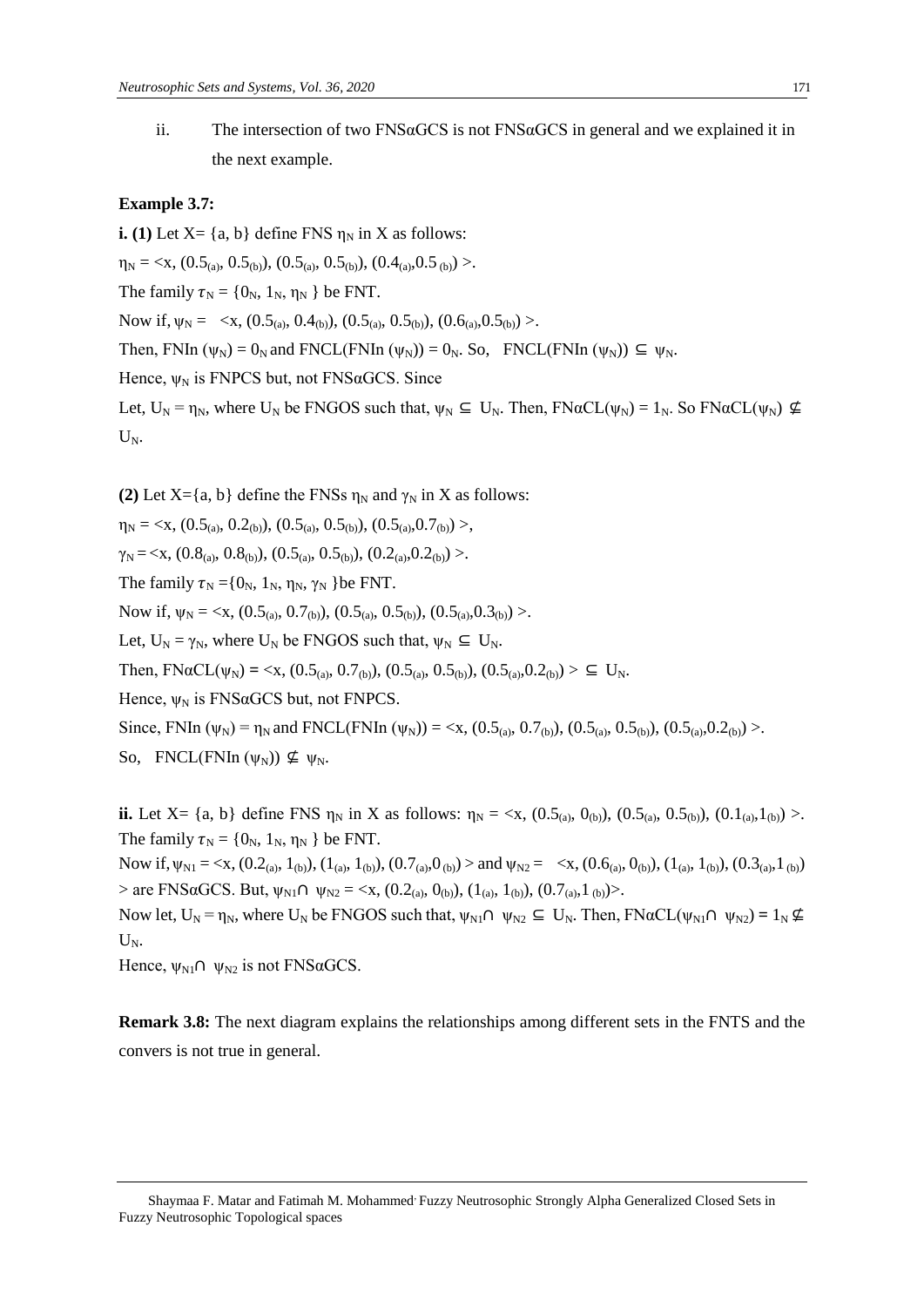

**Diagram 3.1**

### **5. Conclusions**

 In this present paper, we have defined new class of neutrosophic generalized closed sets called, fuzzy neutrosophic strongly alpha generalized closed set in fuzzy neutrosophic topological spaces. Many results have been discussed with some properties. Further, we giving some theorems, propositions and provided some useful examples where such properties failed to be preserved in order to get the relations between fuzzy neutrosophic strongly alpha generalized closed set and existing fuzzy neutrosophic closed sets in fuzzy neutrosophic topological spaces . We think, our studied class of sets belongs to the new class of fuzzy neutrosophic sets which is useful not only in the deepening of our understanding of some special features of the well-known notions of fuzzy neutrosophic topology but also useful in neutrosophic control theory.

### **Acknowledgments:**

In this section the authors would like to thank the referees for their valuable suggestions to improve the paper.

### **References**

- 1. L A.. Zadeh. (1965). Fuzzy Sets, Inform. and Control, Vol. 8, 338- 353.
- 2. I. Arockiarani, I.R.Sumathi & J.Martina Jency. (2013). Fuzzy Neutrosophic Soft Topological Spaces, IJMA, Vol. 4, 225-238.
- 3. I. Arockiarani & J. Martina Jency. (2014). More on Fuzzy Neutrosophic Sets and Fuzzy Neutrosophic Topological Spaces, IJIRS, 3(5), 642-652.

Shaymaa F. Matar and Fatimah M. Mohammed' Fuzzy Neutrosophic Strongly Alpha Generalized Closed Sets in Fuzzy Neutrosophic Topological spaces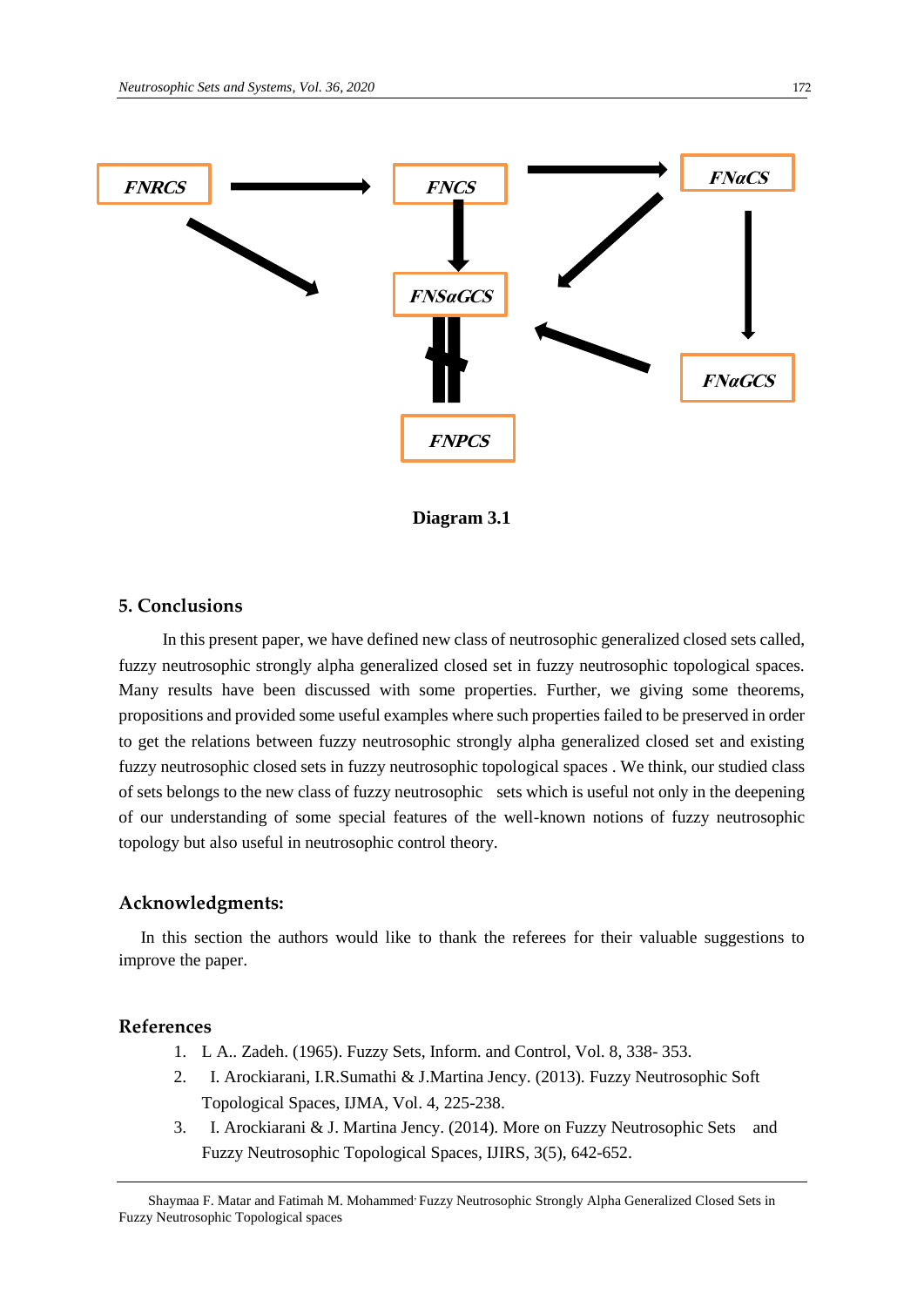- 4. K. Atanassov & S. Stoeva. (1983). Intuitionistic Fuzzy Sets, in : Polish Syrup. On Interval and Fuzzy Mathematics, Poznan, 23-26.
- 5. K. Atanassov. (1986). Intuitionistic Fuzzy Sets, Fuzzy Sets and Systems, Vol. 20, 87-96.

6. K. Atanassov. (1988). Review and New Results on Intuitionistic Fuzzy Sets, Preprint IM- MFAIS, Sofia, 1-88.

7. C.L. Chang. (1968). Fuzzy Topological Space, J. Math. Anal. Appl., Vol. 24, 182-190.

8. D. Coker. (1997). An Introduction to Intuitionistic Fuzzy Topological Spaces, Fuzzy Sets and System, Vol. 88, 81-89.

9. F. M. Mohammed & Shaymaa F. Matar. (2018). Fuzzy Neutrosophic Alpha<sup>m</sup>- closed set in Fuzzy Neutrosophic Topological Spaces, Neutrosophic set and systems, Vol. 21, 56-65.

10.F. M. Mohammed, Anas A. Hijab & Shaymaa F. Matar . (2018). Fuzzy Neutrosophic Weakly**-**Generalized closed set in Fuzzy Neutrosophic Topological Spaces, University of Anbar for Pure Science, Vol. 12, 63-73.

**11.**F. M. Mohammed & Sarah W. Raheem. (2020). Generalized b Closed Sets and Generalized b Open Sets in Fuzzy Neutrosophic bi-Topological Spaces, Neutrosophic set and systems, Vol.35, 188-197.

12.D. Jayanthi. (2018). Alpha Generalized closed set in Neutrosophic Topological Spaces, IJMTT, ISSN: 2231-5373, 88-91.

13.Abdel-Basset, M., Mohamed, R., Elhoseny, M., & Chang, V. (2020). Evaluation framework for smart disaster response systems in uncertainty environment. Mechanical Systems and Signal Processing, 145, 106-941.

14.Abdel-Basset, M., Ali, M., & Atef, A. (2020). Uncertainty assessments of linear time-cost tradeoffs using neutrosophic set. Computers & Industrial Engineering, 141, 106-286

15.Abdel-Basset, M., Ali, M., & Atef, A. (2020). Resource levelling problem in construction projects under neutrosophic environment. The Journal of Supercomputing, 76(2), 964-988.

16.Abdel-Basset, M., Gamal, A., Son, L. H., & Smarandache, F. (2020). A Bipolar Neutrosophic Multi Criteria Decision Making Framework for Professional Selection. Applied Sciences, 10(4), 12-20.

17.Abdel-Basset, M., Mohamed, R., Zaied, A. E. N. H., Gamal, A., & Smarandache, F. (2020). Solving the supply chain problem using the best-worst method based on a novel Plithogenic model. In Optimization Theory Based on Neutrosophic and Plithogenic Sets (pp. 1-19). Academic Press.

18.A. A. Salama & S. A. Alblowi. (2012). Neutrosophic Set and Neutrosophic Topological Spaces, IOSR Journal of Mathematics, 3(4), 31-35.

19.A. A. Salama, Florentin Smarandache & S. A. Alblowi. (2014). Characteristic Function of Neutrosophic Set, Neutrosophic Sets and Systems, Vol. 3, 14-17.

20.A. A. Salama, Florentin Smarandache & Valeri Kromov. (2014). Neutrosophic Closed Set and Neutrosophic Continuous Functions, Neutrosophic Sets and Systems, Vol. 4, 4-8.

21.A. A. Salama. (2015). Basic Structure of Some Classes of Neutrosophic Crisp Nearly Open Sets &Possible Application to GIS topology, Neutrosophic Sets and Systems, Vol. 7, 18-22.

22.R. Santhi & K. Sakthivel. (2011). Strongly Alpha Generalized closed set in Intuitionistic Topological Spaces, International Journal Pure Applied Sciences and Technology, Vol. 3, 51-58.

23.F. Smaradache. (2005). Neutrosophic Set: A Generalization of the Intuitionistic Fuzzy Sets, Inter. J. Pure Appl. Math.,Vol. 24, 287-297.

Shaymaa F. Matar and Fatimah M. Mohammed' Fuzzy Neutrosophic Strongly Alpha Generalized Closed Sets in Fuzzy Neutrosophic Topological spaces